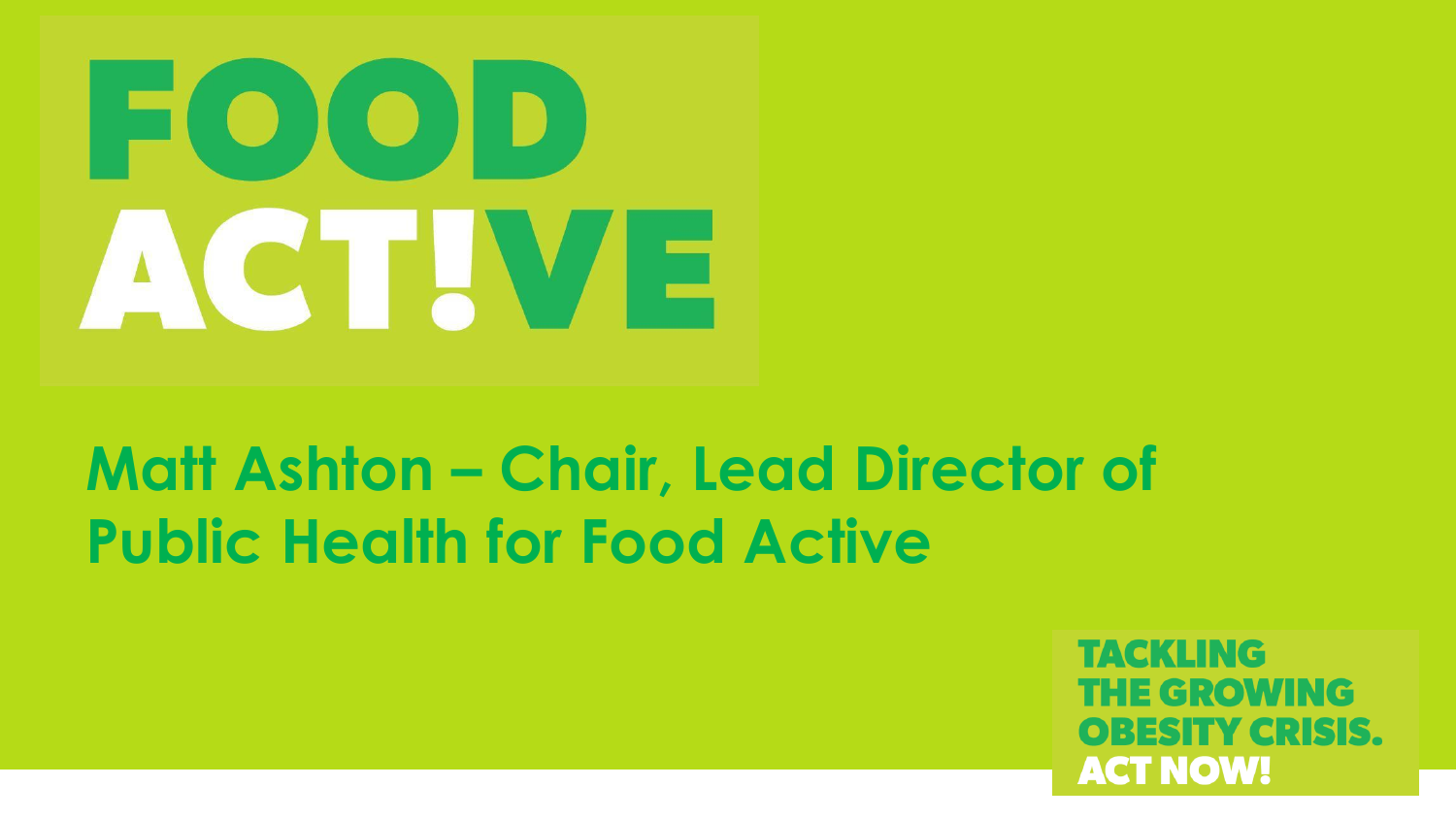# **When launched in 2013, Food Active called for:**

- A duty on sugar-sweetened beverages
- Stronger national regulatory controls on the marketing of junk food to children and young people
- Improved spatial planning measures to encourage physical activity (e.g. 20mph zones in urban areas)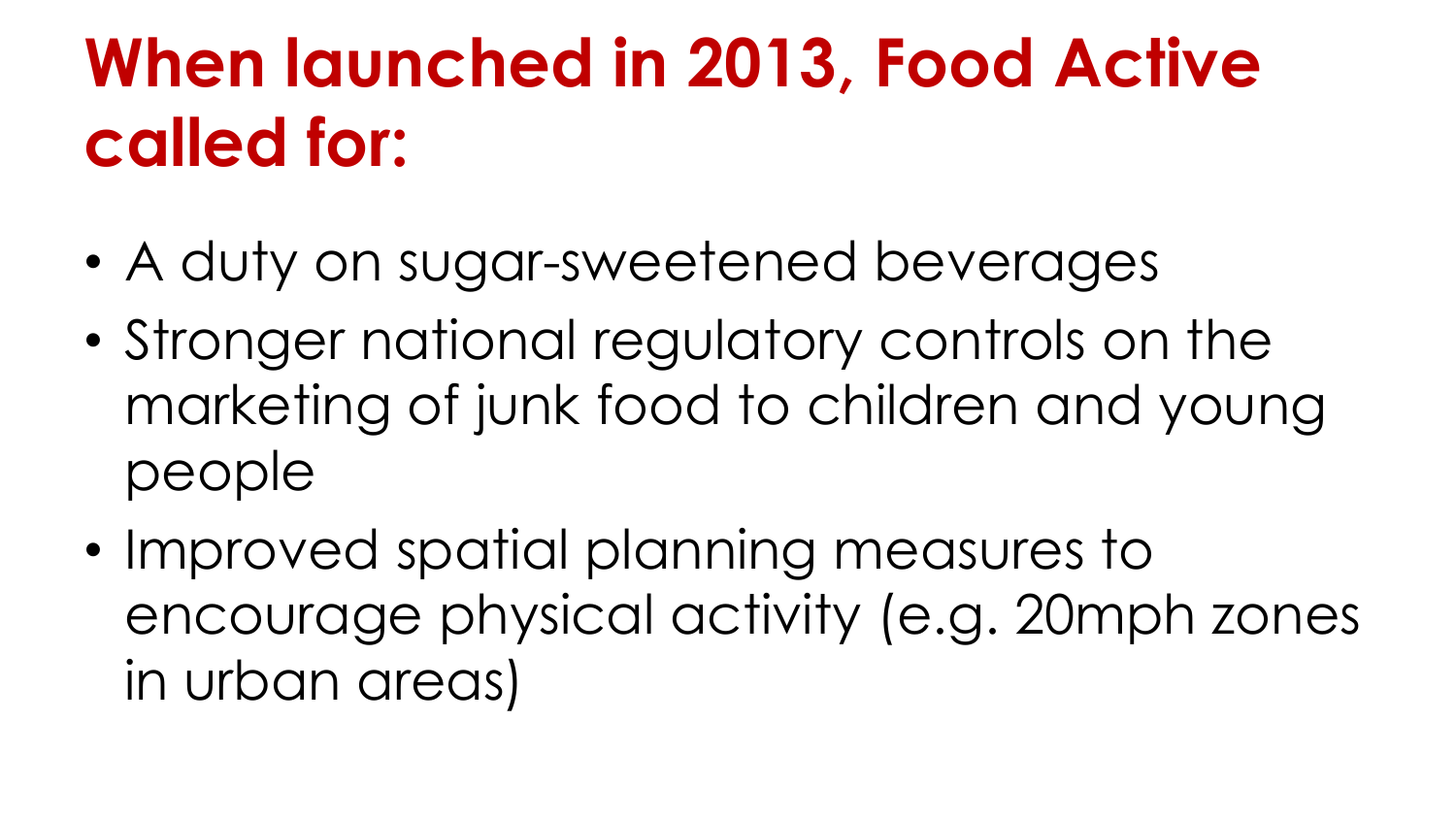### **NORTH WEST DIRECTORS OF PUBLIC HEALTH…**

In 2014, their 'Top Ten for Number Ten' public health manifesto included:

- A call for a sugar sweetened beverage duty at 20p per litre
- A ban on the marketing of HFSS foods before 9pm to reduce children's exposure to unhealthy food marketing
- Introduce policies to encourage active travel and use of public transport to improve the quality of local environments and improve road safety, health and wellbeing.



lic Health Manifesto fro

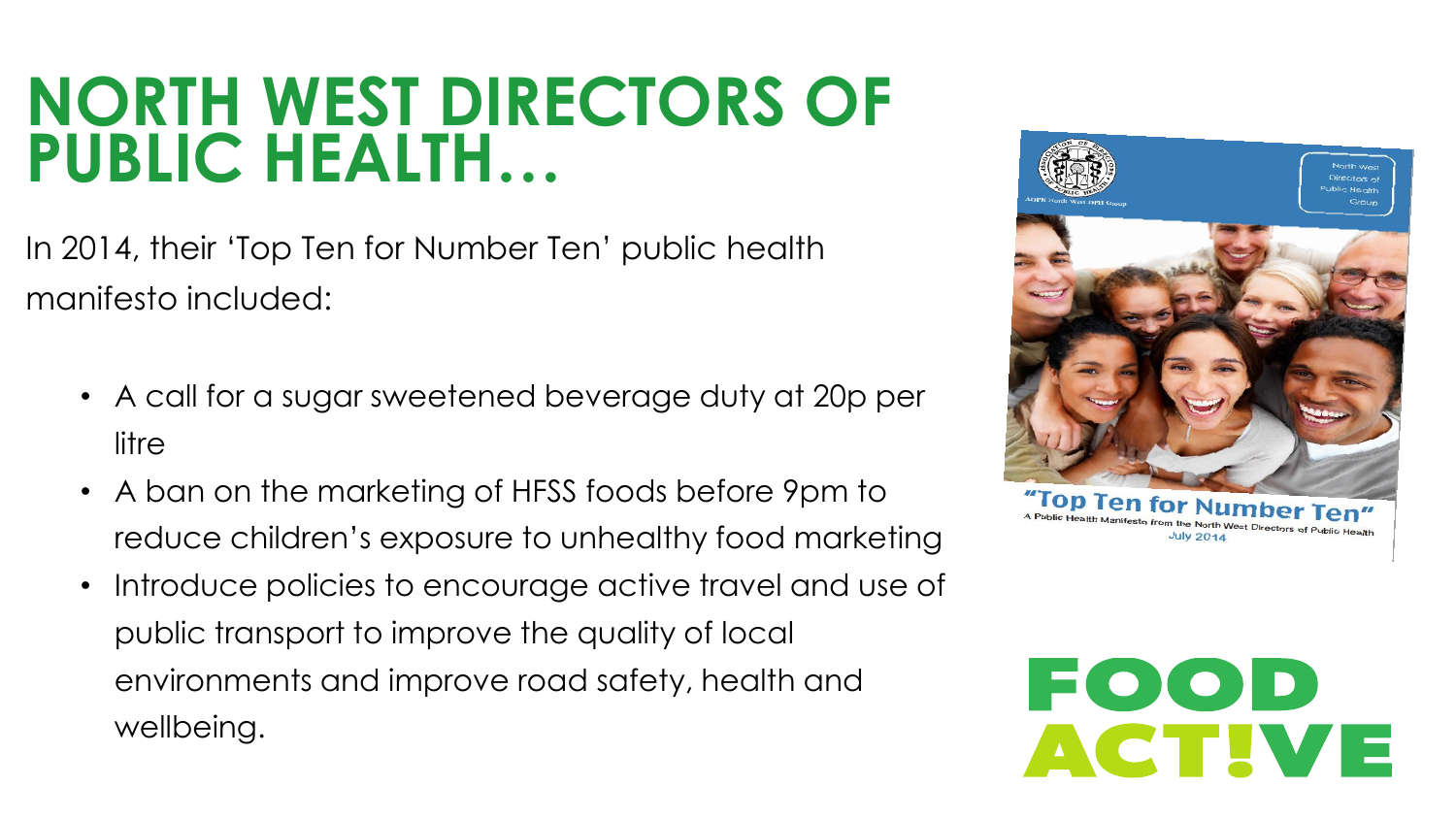#### **So, where are we now after the publication of the Childhood Obesity Strategy in August 2016? Today provides an opportunity to:**

- Hear more about the Childhood Obesity Strategy
- Hear more about some of the work being undertaken around healthy weight in the North West
- Specifically, find out more about Food Active and its 'offers' for local action and …
- from hear some Food Active's key partners. Partnerships are essential to share knowledge, learning and funding!